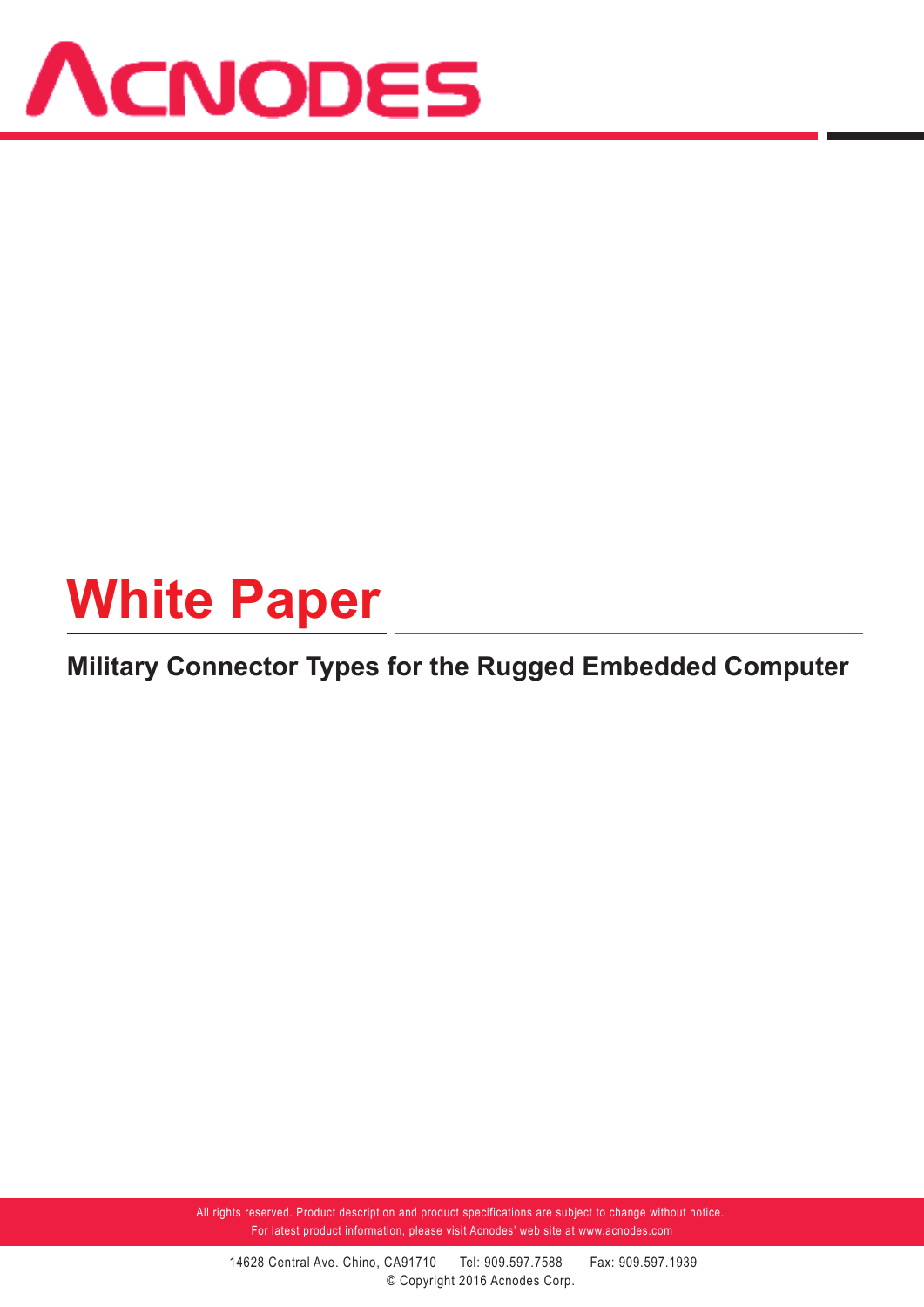## **Overview**

Military connectors are produced to be held at military standards. The rugged embedded computer's design needs to be able to withstand the protection of the connections from environmental factors, which allows them to be used in military and aerospace applications. These connectors are of Military Standard, "MIL-STD". They are used in aerospace, industrial, marine, and even automotive commercial applications. There are mainly 4 different types of military connectors: circular, rectangular, fiber optic, and RF.

#### **Circular Military Connectors**

Circular connectors applies to any electrical connector having multi-pin interconnects with cylindrical contact housings and circular contact interface geometries. Circular connectors are chosen for ease of engagement and disengagement, their ability to conveniently house different types of contacts, their wide range of allowable contact voltages and currents, ease of environmental sealing and their rugged mechanical performance. The MIL-DTL-5015 and MIL-DTL-38999 are the most commonly used types in military, aerospace, and other high-reliability applications.

MIL-DTL-5015 describes circular connectors with solder or removable crimp contacts (both front and rear release). They are for use in electronic, electrical power, and control circuits. They are used in big quantities for defense, civil, and industrial applications due to their versatility, reliability, and ease of supply. These connectors are rated for operation within a temperature range of –55 °C (-67 °F) to either 125 °C (257 °F), 175 °C (347 °F), or 200 °C (392 °F) depending upon the class of the connector.

MIL-DTL-38999 describes four series of miniature, high density, bayonet, threaded, or breech coupling, circular, environment resistant, electrical connectors using removable crimp or fixed solder contacts and can withstand operating temperature from -65°C to 200°C.

#### **Rectangular Military Connectors**

Multi-pin D-Sub rectangular connectors are beneficial when space is the main concern. Rectangular power connectors do not offer as much environmental protections as circular connectors. Typical applications include use for power, high vibration, and engine designs.

All rights reserved. Product description and product specifications are subject to change without notice. For latest product information, please visit Acnodes' web site at www.acnodes.com